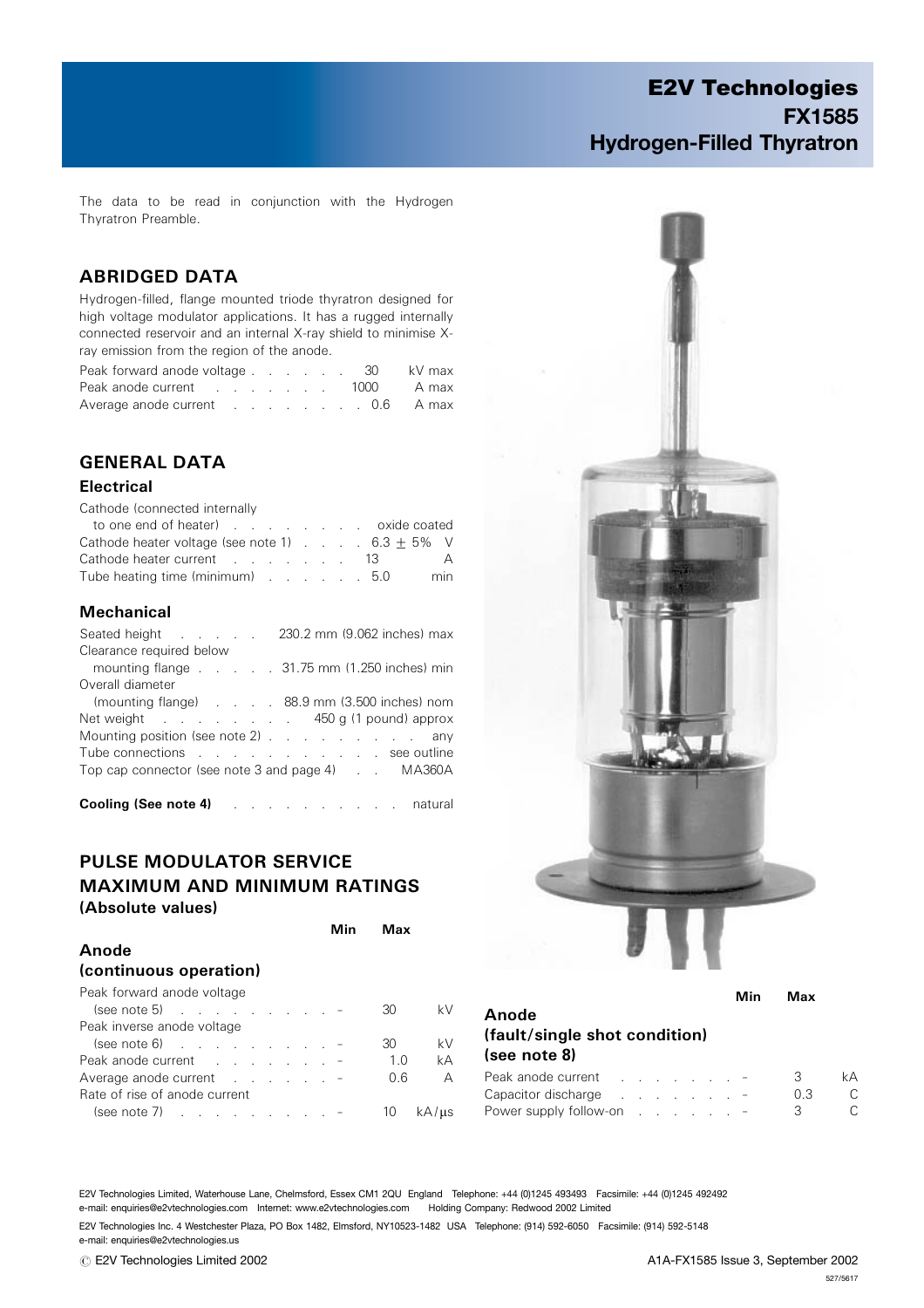### PULSE MODULATOR SERVICE (Continued)

|                                              |  |  | Min | Max   |            |
|----------------------------------------------|--|--|-----|-------|------------|
| Grid                                         |  |  |     |       |            |
| Unloaded grid drive pulse voltage            |  |  |     |       |            |
| $(see note 9)$ 500                           |  |  |     | 2000  | $\vee$     |
| Grid pulse duration 1.0                      |  |  |     |       | μs         |
| Rate of rise of grid 2 pulse                 |  |  |     |       |            |
| (see note 7) $(3.66 \times 10^{-14})$ 4.0    |  |  |     |       | $kV/\mu s$ |
| Peak inverse grid 2 voltage                  |  |  |     |       |            |
| $(see note 10)$                              |  |  |     | 450   | V          |
| Forward impedance of grid 2                  |  |  |     |       |            |
| drive circuit                                |  |  | 50  | 200   | Ω          |
| <b>Heaters</b>                               |  |  |     |       |            |
| Cathode heater voltage $\ldots$ 6.3 $\pm$ 5% |  |  |     |       | $\vee$     |
| Tube heating time 5.0                        |  |  |     |       | min        |
| Environmental                                |  |  |     |       |            |
| Ambient temperature                          |  |  |     | $+50$ |            |

## **CHARACTERISTICS**

|                                                                                                                                    |      | Min Typical Max |                  |               |
|------------------------------------------------------------------------------------------------------------------------------------|------|-----------------|------------------|---------------|
| Critical DC anode voltage for<br>conduction (see note $11$ ) $\ldots$ -                                                            |      | 1.5             | 4.0              | kV            |
| Anode delay time<br>(see notes 11 and 12) $\ldots$ $\ldots$<br>Anode delay time drift                                              |      | $0.2^{\circ}$   | 0.50             | <b>LLS</b>    |
| (see notes 11 and 13) $\ldots$ $\ldots$<br>Time jitter (see note $11$ ) $\ldots$ $\ldots$<br>Heater current (at $6.3 \text{ V}$ ). | 11.5 | 20<br>2.0<br>13 | 50<br>5.0<br>145 | ns<br>ns<br>А |

Altitude . . . . . . . . . . . . . . . . 3 km

– 10 000 ft

## **NOTES**

- 1. An internal reservoir is connected in parallel with the cathode heater, to protect the reservoir from damage by pulse voltage spikes a suitable pulse capacitor should be connected in parallel with the heater leads as close as possible to the tube base.
- 2. The tube must be fitted by means of its mounting flange.
- 3. A large area anode connector, E2V Technologies type MA360A, is recommended for high average current operation.
- 4. Air must be allowed to circulate past the tube and the tube base.
- 5. This is the maximum peak forward operating voltage for the thyratron.
- 6. In pulsed operation the peak inverse voltage following conduction, exclusive of a spike of  $<$  50 ns duration, must not exceed  $5$  kV during the first  $25$   $\mu s$  after the anode current pulse.
- 7. This rate of rise refers to that part of the leading edge of the pulse between 10% and 90% of the pulse amplitude.
- 8. Consideration must be given to the fault current that will flow if the thyratron locks-on to the charging current. The speed of the overload circuits and contactors will determine the total fault energy delivered by the power supply.
- 9. Measured with respect to cathode potential.
- 10. This is the maximum peak inverse voltage, arising from the grid drive circuit (usually from the grid trigger transformer back swing), which should be applied to the grid. Standing DC negative bias must not be applied to the grid.
- 11. Typical figures are obtained on test using conditions of minimum grid drive. Improved performance can be expected by increasing grid drive.
- 12. The time interval between the instant at which the rising unloaded grid 2 pulse reaches 25% of its pulse amplitude and the instant when anode conduction takes place.
- 13. The drift in delay time over a period from 10 seconds to 10 minutes after reaching full voltage.

## HEALTH AND SAFETY HAZARDS

E2V Technologies hydrogen thyratrons are safe to handle and operate, provided that the relevant precautions stated herein are observed. E2V Technologies does not accept responsibility for damage or injury resulting from the use of electronic devices it produces. Equipment manufacturers and users must ensure that adequate precautions are taken. Appropriate warning labels and notices must be provided on equipments incorporating E2V Technologies devices and in operating manuals.

## **High Voltage**

Equipment must be designed so that personnel cannot come into contact with high voltage circuits. All high voltage circuits and terminals must be enclosed and fail-safe interlock switches must be fitted to disconnect the primary power supply and discharge all high voltage capacitors and other stored charges before allowing access. Interlock switches must not be bypassed to allow operation with access doors open.

# X-Ray Radiation

All high voltage devices produce X-rays during operation and may require shielding. The X-ray radiation from hydrogen thyratrons is usually reduced to a safe level by enclosing the equipment or shielding the thyratron with at least 1.6 mm  $(1/16$  inch) thick steel panels.

Users and equipment manufacturers must check the radiation level under their maximum operating conditions.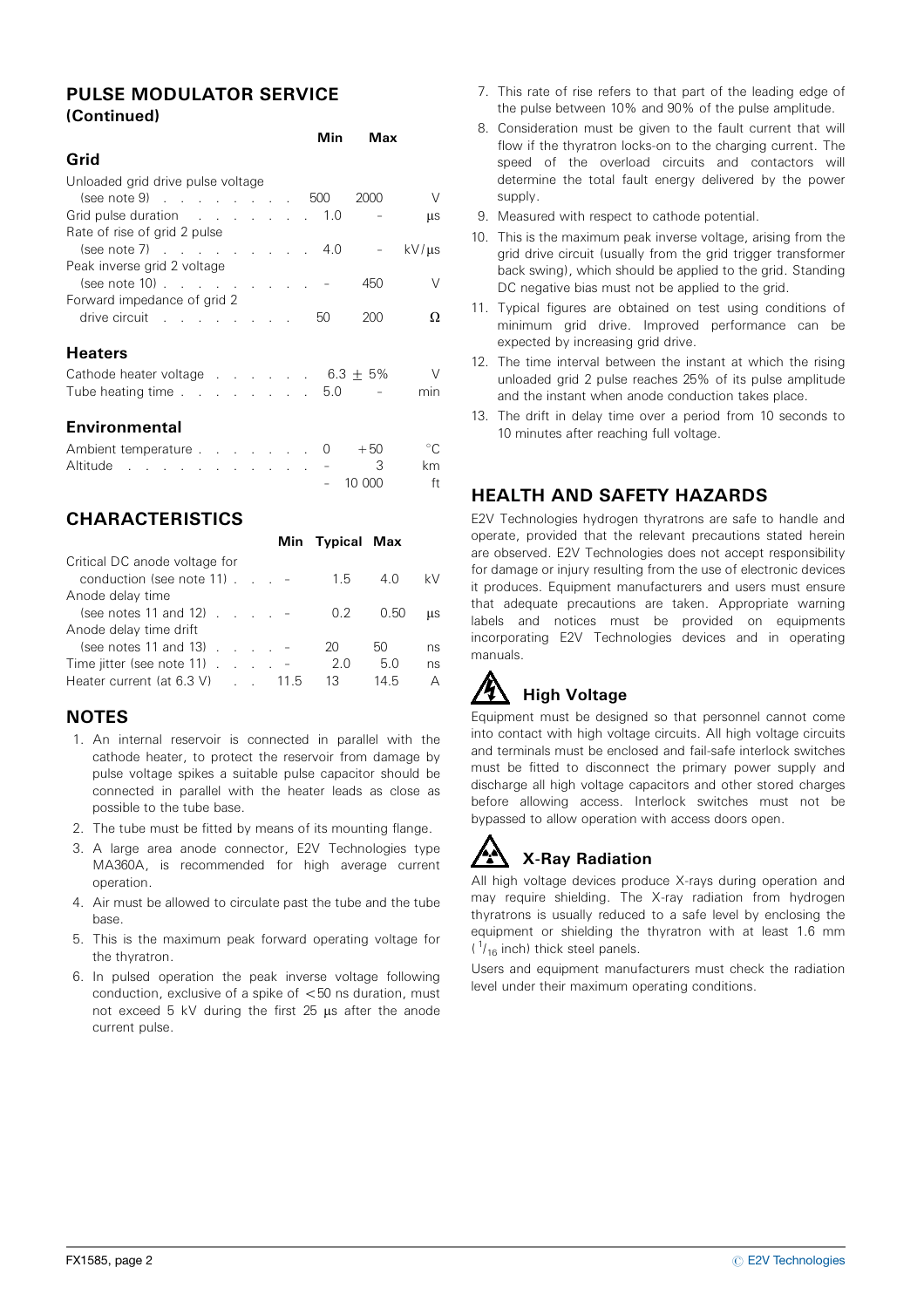#### **OUTLINE** (All dimensions without limits are nominal)



HEATER LEAD (YELLOW) J LONG, TAG TO SUIT  $\emptyset$ K GRID LEAD (GREEN) J LONG, TAG TO SUIT  $\emptyset$ K A- $\supset$ Э  $\mathfrak{C}$ Ĉ ሐ  $\varnothing$ F  $\circ$  $\mathbf{I}$  $\circ$ Ø 3 HOLES ∅H<br>EQUISPACED ON G PCD

| Ref       | Millimetres     | Inches          |
|-----------|-----------------|-----------------|
| А         | $223.82 + 6.35$ | $8.812 + 0.250$ |
| B         | 65.07 max       | $2.562$ max     |
| $\subset$ | 12.70 min       | $0.500$ min     |
| D         | $14.38 + 0.18$  | $0.566 + 0.007$ |
| F         | 1.60            | 0.063           |
| F         | 88.90           | 3.500           |
| G         | 76.20           | 3.000           |
| Н         | 5.00            | 0.197           |
| J         | 152.4 min       | 6.000 min       |
| K         | 6.00            | 0.236           |

Inch dimensions have been derived from millimetres .

### Outline Notes

- 1. The mounting flange is the connection for the cathode and cathode heater return.
- 2. A minimum clearance of 31.75 mm (1.250 inches) must be allowed below the mounting flange

## SCHEMATIC DIAGRAM